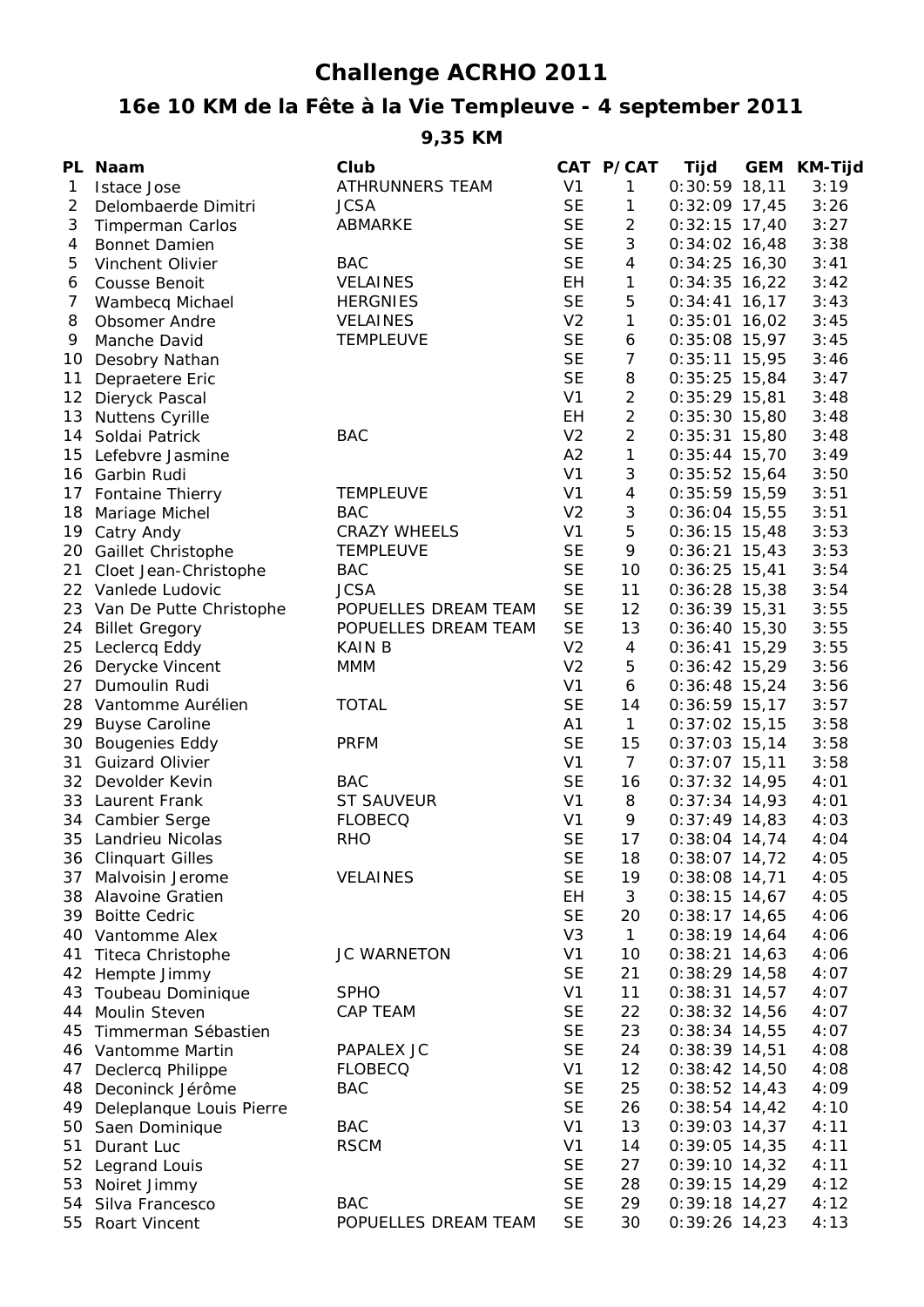|    | PL Naam                 | Club                     |                        | CAT P/CAT      | Tijd                               | <b>GEM</b> | <b>KM-Tijd</b> |
|----|-------------------------|--------------------------|------------------------|----------------|------------------------------------|------------|----------------|
| 56 | Deryckere Nicolas       |                          | EH.                    | $\overline{4}$ | $0:39:27$ 14,22                    |            | 4:13           |
| 57 | Masselis Rudy           | <b>COACH RUNNING</b>     | <b>SE</b>              | 31             | $0:39:33$ 14,18                    |            | 4:14           |
| 58 | <b>Allard Thierry</b>   | <b>ACCROS 5 CLOCHERS</b> | V <sub>1</sub>         | 15             | $0:39:34$ 14,18                    |            | 4:14           |
| 59 | <b>Chantry Louis</b>    | POPUELLES DREAM TEAM     | V <sub>1</sub>         | 16             | $0:39:35$ 14,17                    |            | 4:14           |
| 60 | Mariage Quentin         | <b>TEMPLEUVE</b>         | <b>SE</b>              | 32             | $0:39:36$ 14,17                    |            | 4:14           |
| 61 | Delanghe Didier         | ROAD RUNNING TOURNAI     | V <sub>1</sub>         | 17             | $0:39:37$ 14,16                    |            | 4:14           |
|    | 62 Duquenne Michel      | <b>JCSA</b>              | V <sub>2</sub>         | 6              | $0:39:39$ 14,15                    |            | 4:14           |
|    | 63 Dellemme Bruno       |                          | V <sub>1</sub>         | 18             | $0:39:49$ 14,09                    |            | 4:16           |
|    | 64 Razee Jean-Baptiste  |                          | <b>SE</b>              | 33             | $0:39:54$ 14,06                    |            | 4:16           |
|    | 65 Vantomme Laurent     | <b>JC WARNETON</b>       | V <sub>1</sub>         | 19             | $0:39:57$ 14,04                    |            | 4:16           |
|    | 66 Biltresse Maxime     |                          | <b>SE</b>              | 34             | $0:39:59$ 14,03                    |            | 4:17           |
| 67 | Meersseman Etienne      | <b>VELAINES</b>          | V <sub>1</sub>         | 20             | $0:40:03$ 14,01                    |            | 4:17           |
|    | 68 Lecolier Serge       | <b>HERINNES</b>          | V <sub>1</sub>         | 21             | $0:40:04$ 14,00                    |            | 4:17           |
|    | 69 Bossut Chris         | <b>CAP TEAM</b>          | <b>SE</b>              | 35             | $0:40:05$ 14,00                    |            | 4:17           |
|    | 70 Daels Sebastien      | POPUELLES DREAM TEAM     | <b>SE</b>              | 36             | $0:40:06$ 13,99                    |            | 4:17           |
| 71 | Houttequiet Stéphane    | POPUELLES DREAM TEAM     | V <sub>1</sub>         | 22             | $0:40:07$ 13,98                    |            | 4:17           |
| 72 | Stege Michaël           |                          | <b>SE</b>              | 37             | $0:40:08$ 13,98                    |            | 4:18           |
| 73 | Cardon Julien           |                          | <b>SE</b>              | 38             | $0:40:09$ 13,97                    |            | 4:18           |
| 74 | Nyssen Alain            | <b>BAC</b>               | V <sub>1</sub>         | 23             | $0:40:10$ 13,97                    |            | 4:18           |
| 75 | <b>Bailey Edward</b>    | <b>CAP TEAM</b>          | <b>SE</b>              | 39             | $0:40:11$ 13,96                    |            | 4:18           |
|    | 76 Devos Alain          | <b>NAC</b>               | V <sub>2</sub>         | $\overline{7}$ | $0:40:17$ 13,93                    |            | 4:19           |
|    | 77 Camberlin Laurent    | <b>BAC</b>               | <b>SE</b>              | 40             | $0:40:21$ 13,90                    |            | 4:19           |
|    | 78 Destrebecq Bernard   |                          | V <sub>1</sub>         | 24             | $0:40:22$ 13,90                    |            | 4:19           |
|    | 79 Leleu David          | <b>HERINNES</b>          | <b>SE</b>              | 41             | $0:40:23$ 13,89                    |            | 4:19           |
|    | 80 Bruniaux Pascal      |                          | <b>SE</b>              | 42             | $0:40:24$ 13,89                    |            | 4:19           |
| 81 | Mesplomb Jean-Luc       | <b>COACH RUNNING</b>     | V <sub>1</sub>         | 25             | $0:40:26$ 13,87                    |            | 4:19           |
|    | 82 Meurisse Paul        | <b>HERINNES</b>          | <b>SE</b>              | 43             | $0:40:27$ 13,87                    |            | 4:20           |
|    | 83 Dupont Michael       | <b>PIPAIX</b>            | <b>SE</b>              | 44             | $0:40:33$ 13,83                    |            | 4:20           |
|    | 84 Soris Frederic       | POPUELLES DREAM TEAM     | <b>SE</b>              | 45             | $0:40:34$ 13,83                    |            | 4:20           |
| 85 | Panepinto Toni          | <b>KAIN B</b>            | <b>SE</b>              | 46             | $0:40:35$ 13,82                    |            | 4:20           |
|    | 86 Grulois Samuel       | JUDO TOP NIVEAU          | <b>SE</b>              | 47             | $0:40:37$ 13,81                    |            | 4:21           |
|    | 87 Desmet Emmanuel      |                          | V <sub>1</sub>         | 26             | $0:40:38$ 13,81                    |            | 4:21           |
| 88 | <b>Manche Patrick</b>   | <b>TEMPLEUVE</b>         | V <sub>1</sub>         | 27             | $0:40:40$ 13,80                    |            | 4:21           |
| 89 | Loiselet Laurent        |                          | <b>SE</b>              | 48             | $0:40:47$ 13,76                    |            | 4:22           |
|    | 90 Carette Alain        | <b>JCL</b>               | V <sub>1</sub>         | 28             | $0:40:49$ 13,74                    |            | 4:22           |
|    | 91 Dewailly Victor      | <b>BAC</b>               | SЕ                     | 49             | $0:40:52$ 13,73                    |            | 4:22           |
|    | 92 Lubrez Jean Francois |                          | <b>SE</b>              | 50             | $0:40:54$ 13,72                    |            | 4:22           |
|    | 93 Durant Philippe      | <b>ADDM OGY</b>          | V <sub>1</sub>         | 29             | $0:41:01$ 13,68                    |            | 4:23           |
|    | 94 Fevrier David        | <b>ECLATES PERUWELZ</b>  | <b>SE</b>              | 51             | $0:41:02$ 13,67                    |            | 4:23           |
|    | 95 Stassen Pierre       | <b>TOURNAI GENERALE</b>  | <b>SE</b>              | 52             | $0:41:03$ 13,67                    |            | 4:23           |
|    | 96 Leroy Christophe     |                          | V <sub>1</sub>         | 30             | $0:41:09$ 13,63                    |            | 4:24           |
|    | 97 Scolas Etienne       | <b>VELAINES</b>          | <b>SE</b>              | 53             | $0:41:11$ 13,62                    |            | 4:24           |
|    | 98 Mercier Pascal       | <b>KAIN B</b>            | V <sub>2</sub>         | 8              | $0:41:16$ 13,59                    |            | 4:25           |
|    | 99 Van Mullen Nicolas   | <b>COACH RUNNING</b>     | <b>SE</b>              | 54             | $0:41:17$ 13,59                    |            | 4:25           |
|    | 100 Depraetere Didier   | <b>HERINNES</b>          | <b>SE</b>              | 55             | $0:41:18$ 13,58                    |            | 4:25           |
|    | 101 Hempte Michel       |                          | V <sub>1</sub>         | 31             | $0:41:19$ 13,58                    |            | 4:25           |
|    | 102 Boulanger Julien    | <b>JCSA</b>              | <b>SE</b>              | 56             | $0:41:20$ 13,57                    |            | 4:25           |
|    | 103 Malice Frédéric     |                          | V <sub>1</sub>         | 32             | $0:41:21$ 13,57                    |            | 4:25           |
|    | 104 Lartillier Frederic |                          | <b>SE</b>              | 57             | $0:41:22$ 13,56                    |            | 4:25           |
|    | 105 Delhuvenne Rene     |                          | V <sub>2</sub>         | 9              | $0:41:24$ 13,55                    |            | 4:26           |
|    | 106 Dervaux Jean-Michel | <b>PIPAIX</b>            | V <sub>1</sub>         | 33             | $0:41:26$ 13,54                    |            | 4:26           |
|    | 107 Goebeert Sebastien  | <b>ST SAUVEUR</b>        | V <sub>1</sub>         | 34             | $0:41:27$ 13,53                    |            | 4:26           |
|    | 108 Grammens Vincent    |                          | <b>SE</b>              | 58             | $0:41:33$ 13,50                    |            | 4:27           |
|    | 109 De Coninck Benoit   | <b>ACCROS 5 CLOCHERS</b> | V <sub>1</sub>         | 35             | $0:41:34$ 13,50                    |            | 4:27           |
|    |                         |                          |                        |                |                                    |            |                |
|    | 110 Dhondt Sébastien    | <b>JUPITEAM</b>          | <b>SE</b><br><b>SE</b> | 59             | $0:41:38$ 13,47<br>$0:41:45$ 13,44 |            | 4:27<br>4:28   |
|    | 111 Demay François      |                          | <b>SE</b>              | 60             |                                    |            |                |
|    | 112 Marain Olivier      | CAP TEAM                 |                        | 61             | $0:41:46$ 13,43                    |            | 4:28           |
|    | 113 Van Nerom Eddy      | ANDERLECHT               | V <sub>1</sub>         | 36             | $0:41:54$ 13,39                    |            | 4:29           |
|    | 114 Noullet Jean-Paul   | <b>VELAINES</b>          | V <sub>1</sub>         | 37             | $0:41:57$ 13,37                    |            | 4:29           |
|    | 115 Mariage Florian     |                          | <b>SE</b>              | 62             | $0:41:59$ 13,36                    |            | 4:29           |
|    | 116 Anrys Gabriel       | <b>JCSA</b>              | V <sub>3</sub>         | $\overline{2}$ | $0:42:00$ 13,36                    |            | 4:30           |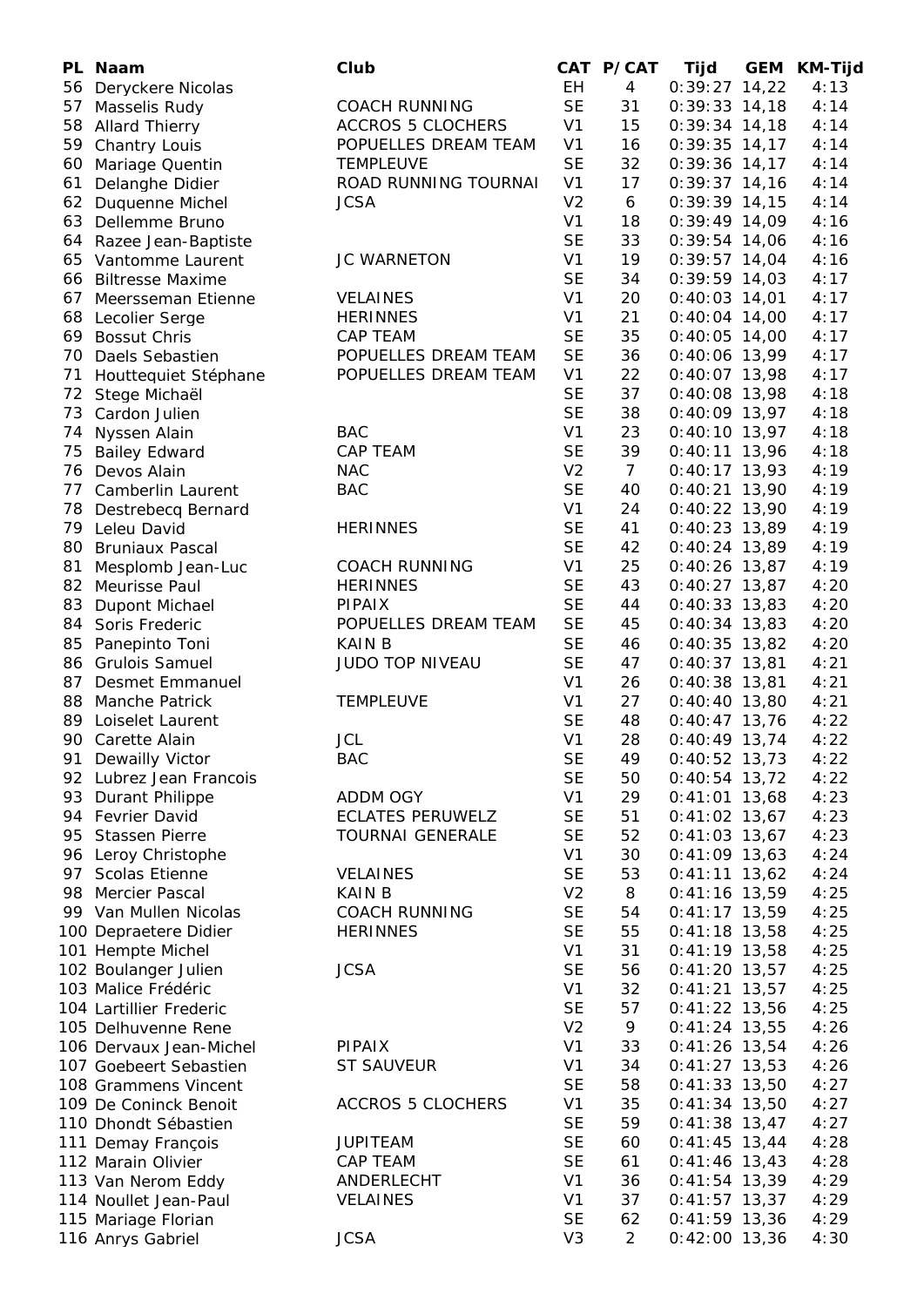| PL Naam                    | Club                     |                | CAT P/CAT | Tijd            | <b>GEM</b> | <b>KM-Tijd</b> |
|----------------------------|--------------------------|----------------|-----------|-----------------|------------|----------------|
| 117 Decubber Jacques       | <b>BAC</b>               | V <sub>2</sub> | 10        | $0:42:02$ 13,35 |            | 4:30           |
| 118 Millet Marc            |                          | V <sub>2</sub> | 11        | $0:42:03$ 13,34 |            | 4:30           |
| 119 Poot Laurent           |                          | V <sub>1</sub> | 38        | $0:42:04$ 13,34 |            | 4:30           |
| 120 Devos Sebastien        | <b>KAIN B</b>            | <b>SE</b>      | 63        | $0:42:05$ 13,33 |            | 4:30           |
| 121 Deman Olivier          | <b>BAC</b>               | V <sub>1</sub> | 39        | $0:42:06$ 13,33 |            | 4:30           |
| 122 Dupret Didier          | <b>BAC</b>               | V <sub>1</sub> | 40        | $0:42:09$ 13,31 |            | 4:30           |
| 123 Brou Xavier            |                          | V <sub>2</sub> | 12        | $0:42:13$ 13,29 |            | 4:31           |
| 124 Patin Serge            | <b>COACH RUNNING</b>     | V <sub>1</sub> | 41        | $0:42:15$ 13,28 |            | 4:31           |
| 125 Gallet Sebastien       |                          | V <sub>1</sub> | 42        | $0:42:16$ 13,27 |            | 4:31           |
| 126 Ervyn Gonzague         | <b>JC MARDI</b>          | <b>SE</b>      | 64        | $0:42:17$ 13,27 |            | 4:31           |
| 127 Widar Edwin            |                          | <b>SE</b>      | 65        | $0:42:18$ 13,26 |            | 4:31           |
| 128 Cnocquart Ludovic      | <b>BAC</b>               | <b>SE</b>      | 66        | $0:42:21$ 13,25 |            | 4:32           |
| 129 Debaisieux Serge       |                          | V <sub>2</sub> | 13        | $0:42:22$ 13,24 |            | 4:32           |
| 130 Debaisieux François    |                          | <b>SE</b>      | 67        | $0:42:24$ 13,23 |            | 4:32           |
| 131 Raviart Philippe       | <b>PIPAIX</b>            | V <sub>1</sub> | 43        | $0:42:26$ 13,22 |            | 4:32           |
| 132 Brisme Michel          | <b>PIPAIX</b>            | V <sub>3</sub> | 3         | $0:42:27$ 13,22 |            | 4:32           |
| 133 Courtens Christian     |                          | V <sub>3</sub> | 4         | $0:42:29$ 13,21 |            | 4:33           |
| 134 Choquet Guillaume      |                          | <b>SE</b>      | 68        | $0:42:34$ 13,18 |            | 4:33           |
| 135 Duhem Gerard           | <b>BAC</b>               | V <sub>1</sub> | 44        | $0:42:38$ 13,16 |            | 4:34           |
| 136 Peeters David          | <b>BAC</b>               | V <sub>1</sub> | 45        | $0:42:44$ 13,13 |            | 4:34           |
| 137 Melchior Jean Romain   | POPUELLES DREAM TEAM     | <b>SE</b>      | 69        | $0:42:45$ 13,12 |            | 4:34           |
| 138 Pottier Philippe       | COMB                     | <b>SE</b>      | 70        | $0:42:46$ 13,12 |            | 4:34           |
| 139 Mahiez David           |                          | V <sub>1</sub> | 46        | $0:42:57$ 13,06 |            | 4:36           |
| 140 Lefebvre Nicolas       |                          | V <sub>1</sub> | 47        | $0:42:58$ 13,06 |            | 4:36           |
| 141 Dereux Francis         |                          | V <sub>2</sub> | 14        | $0:43:09$ 13,00 |            | 4:37           |
| 142 Chapuis Fabien         | <b>ECLATES PERUWELZ</b>  | V <sub>1</sub> | 48        | $0:43:11$ 12,99 |            | 4:37           |
| 143 Leroy Bernard          |                          | V <sub>1</sub> | 49        | $0:43:15$ 12,97 |            | 4:38           |
| 144 Moreau Christophe      |                          | <b>SE</b>      | 71        | $0:43:16$ 12,97 |            | 4:38           |
| 145 Segard Christophe      |                          | <b>SE</b>      | 72        | $0:43:17$ 12,96 |            | 4:38           |
| 146 Barbé Olivier          | <b>TAGADA</b>            | V <sub>1</sub> | 50        | $0:43:20$ 12,95 |            | 4:38           |
| 147 Dekoster Philippe      |                          | V <sub>2</sub> | 15        | $0:43:21$ 12,94 |            | 4:38           |
| 148 Lefebvre Bruno         |                          | V <sub>2</sub> | 16        | $0:43:22$ 12,94 |            | 4:38           |
| 149 Delcourt Amaury        |                          | <b>SE</b>      | 73        | $0:43:24$ 12,93 |            | 4:39           |
| 150 Mazure David           | AMIS DU MARDI            | <b>SE</b>      | 74        | $0:43:26$ 12,92 |            | 4:39           |
| 151 Vandecasteele Stéphane |                          | V <sub>1</sub> | 51        | $0:43:27$ 12,91 |            | 4:39           |
| 152 Deboever Francis       |                          | V1             | 52        | $0:43:31$ 12,89 |            | 4:39           |
| 153 Destrebelg Yohan       | <b>SPHO</b>              | <b>SE</b>      | 75        | $0:43:32$ 12,89 |            | 4:39           |
| 154 Moreels Fabrice        | <b>JCL</b>               | V <sub>1</sub> | 53        | $0:43:35$ 12,87 |            | 4:40           |
| 155 Moulin Luc             | PING PONG LAMAIN         | V <sub>1</sub> | 54        | $0:43:42$ 12,84 |            | 4:40           |
| 156 Grivet Dominique       | <b>VELAINES</b>          | <b>SE</b>      | 76        | $0:43:43$ 12,83 |            | 4:41           |
| 157 Bohems Andre           | <b>ACCROS 5 CLOCHERS</b> | V <sub>1</sub> | 55        | $0:43:45$ 12,82 |            | 4:41           |
| 158 Rosseel Patrice        | <b>JC WARNETON</b>       | V <sub>1</sub> | 56        | $0:43:47$ 12,81 |            | 4:41           |
| 159 Olivier Vincent        | <b>TOURNAI GENERALE</b>  | <b>SE</b>      | 77        | $0:43:49$ 12,80 |            | 4:41           |
| 160 Samain Pascal          | <b>TRIATH</b>            | V <sub>1</sub> | 57        | $0:43:53$ 12,78 |            | 4:42           |
| 161 Ponchau Jean-Paul      |                          | V <sub>3</sub> | 5         | $0:43:55$ 12,77 |            | 4:42           |
| 162 Ponchau Vincent        |                          | <b>SE</b>      | 78        | $0:43:57$ 12,76 |            | 4:42           |
| 163 Charles Stéphane       | <b>HERINNES</b>          | <b>SE</b>      | 79        | $0:43:59$ 12,75 |            | 4:42           |
| 164 Cuvelier Roland        | <b>HERINNES</b>          | V <sub>1</sub> | 58        | $0:44:00$ 12,75 |            | 4:42           |
| 165 Vanderhaegen Jacques   | <b>VELAINES</b>          | V <sub>2</sub> | 17        | $0:44:02$ 12,74 |            | 4:43           |
| 166 Ghezali Stéphane       |                          | V <sub>1</sub> | 59        | $0:44:03$ 12,74 |            | 4:43           |
| 167 Lemoine Samuel         | <b>JCSA</b>              | <b>SE</b>      | 80        | $0:44:04$ 12,73 |            | 4:43           |
| 168 Letot Freddy           |                          | V <sub>2</sub> | 18        | $0:44:05$ 12,73 |            | 4:43           |
| 169 Delcroix Patrick       | SUKCESTFOU               | V <sub>2</sub> | 19        | $0:44:06$ 12,72 |            | 4:43           |
| 170 Lecat Jonathan         |                          | <b>SE</b>      | 81        | $0:44:08$ 12,71 |            | 4:43           |
| 171 Nutte Gauthier         | <b>JCSA</b>              | <b>SE</b>      | 82        | $0:44:09$ 12,71 |            | 4:43           |
| 172 Klorek Fabrice         | <b>VELAINES</b>          | V <sub>1</sub> | 60        | $0:44:10$ 12,70 |            | 4:43           |
| 173 Vannieuwenhuize Eric   |                          | V <sub>1</sub> | 61        | $0:44:11$ 12,70 |            | 4:44           |
| 174 Wattieaux Maxime       |                          | <b>SE</b>      | 83        | $0:44:15$ 12,68 |            | 4:44           |
| 175 Deprey Michel          |                          | V <sub>2</sub> | 20        | $0:44:19$ 12,66 |            | 4:44           |
| 176 Samain Yves            |                          | V <sub>1</sub> | 62        | $0:44:28$ 12,62 |            | 4:45           |
| 177 Thiebaut Robert        | <b>MMM</b>               | V <sub>2</sub> | 21        | $0:44:29$ 12,61 |            | 4:45           |
|                            |                          |                |           |                 |            |                |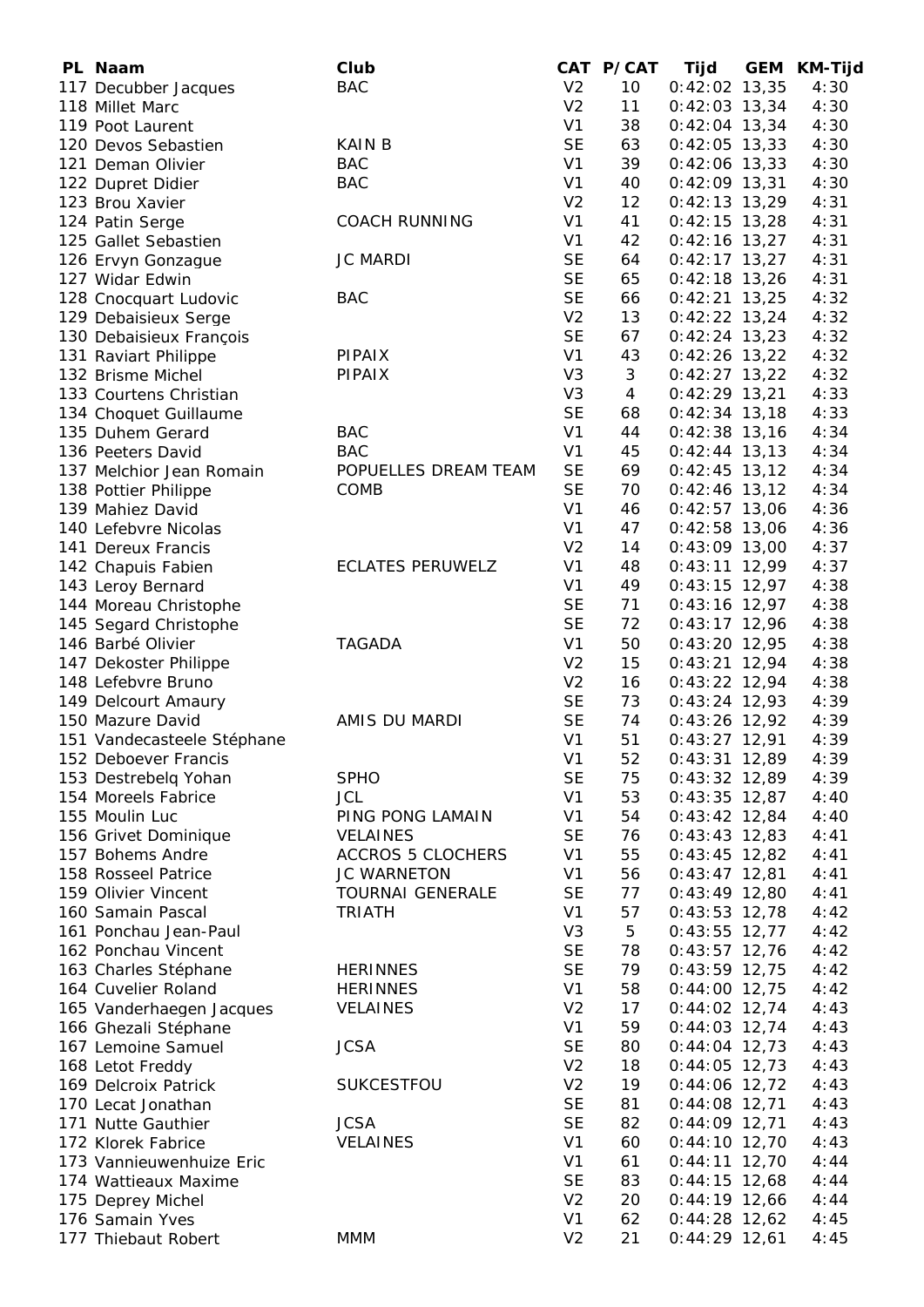| PL Naam                     | Club                     |                | CAT P/CAT      | Tijd            | <b>GEM</b> | KM-Tijd |
|-----------------------------|--------------------------|----------------|----------------|-----------------|------------|---------|
| 178 Dumont Olivier          |                          | <b>SE</b>      | 84             | $0:44:31$ 12,60 |            | 4:46    |
| 179 Boël Pierre             |                          | V <sub>3</sub> | 6              | $0:44:33$ 12,59 |            | 4:46    |
| 180 Pieron Vincent          | <b>ECLATES PERUWELZ</b>  | V <sub>1</sub> | 63             | $0:44:34$ 12,59 |            | 4:46    |
| 181 Reybroeck Laurence      | <b>ECLATES PERUWELZ</b>  | A <sub>1</sub> | $\overline{2}$ | $0:44:37$ 12,57 |            | 4:46    |
| 182 Dufour Frédéric         | <b>TOURNAI GENERALE</b>  | <b>SE</b>      | 85             | $0:44:40$ 12,56 |            | 4:47    |
| 183 Carpentier Séverine     | <b>SPHO</b>              | A <sub>1</sub> | 3              | $0:44:41$ 12,56 |            | 4:47    |
| 184 Braye Laurent           |                          | <b>SE</b>      | 86             | $0:44:42$ 12,55 |            | 4:47    |
| 185 Voiturier Gregory       |                          | <b>SE</b>      | 87             | $0:44:43$ 12,55 |            | 4:47    |
| 186 Longepee Philippe       |                          | V <sub>2</sub> | 22             | $0:44:46$ 12,53 |            | 4:47    |
| 187 Bury Gaylord            |                          | EH             | 5              | $0:44:48$ 12,52 |            | 4:47    |
| 188 Morelle David           | AMIS DU MARDI            | <b>SE</b>      | 88             | $0:44:57$ 12,48 |            | 4:48    |
| 189 Deblocq Vincent         |                          | <b>SE</b>      | 89             | $0:44:58$ 12,48 |            | 4:49    |
| 190 Mariage Eglantine       | <b>HERINNES</b>          | DA             | $\mathbf{1}$   | $0:44:59$ 12,47 |            | 4:49    |
| 191 Duthoit Benedicte       | <b>HERINNES</b>          | A <sub>1</sub> | 4              | $0:45:00$ 12,47 |            | 4:49    |
| 192 Bartz Laurence          | <b>SPHO</b>              | A <sub>1</sub> | 5              | $0:45:01$ 12,46 |            | 4:49    |
| 193 Dufour Philippe         | <b>TOURNAI GENERALE</b>  | V <sub>1</sub> | 64             | $0:45:03$ 12,45 |            | 4:49    |
| 194 Desprez Jeremie         |                          | <b>SE</b>      | 90             | $0:45:06$ 12,44 |            | 4:49    |
| 195 Lepoutre Stéphane       | <b>ACLE</b>              | <b>SE</b>      | 91             | $0:45:19$ 12,38 |            | 4:51    |
| 196 Warlop Bernard          |                          | V <sub>1</sub> | 65             | $0:45:22$ 12,37 |            | 4:51    |
| 197 Emare Abel              |                          | V <sub>1</sub> | 66             | $0:45:23$ 12,36 |            | 4:51    |
| 198 Stalens Jean Philippe   |                          | V <sub>1</sub> | 67             | $0:45:32$ 12,32 |            | 4:52    |
| 199 Al-Saadi Yasmina        | <b>FLOBECQ</b>           | A2             | $\overline{2}$ | $0:45:33$ 12,32 |            | 4:52    |
| 200 Delcour Thierry         | PICARD CLUB              | V <sub>1</sub> | 68             | $0:45:38$ 12,29 |            | 4:53    |
| 201 Decubber Marc           | <b>BAC</b>               | V <sub>2</sub> | 23             | $0:45:44$ 12,27 |            | 4:53    |
| 202 De Rodder Eric          | <b>BAC</b>               | V <sub>2</sub> | 24             | $0:45:46$ 12,26 |            | 4:54    |
| 203 Picard Hervé            | PICARD CLUB              | <b>SE</b>      | 92             | $0:45:48$ 12,25 |            | 4:54    |
| 204 Collie Fabian           |                          | <b>SE</b>      | 93             | $0:45:49$ 12,24 |            | 4:54    |
| 205 Simon Xavier            |                          | V <sub>1</sub> | 69             | $0:45:50$ 12,24 |            | 4:54    |
| 206 Delval Valentin         |                          | <b>SE</b>      | 94             | $0:45:52$ 12,23 |            | 4:54    |
| 207 Campener Aurelien       | <b>BAC</b>               | <b>SE</b>      | 95             | $0:45:53$ 12,23 |            | 4:54    |
| 208 Michiels Philippe       |                          | V <sub>2</sub> | 25             | $0:45:54$ 12,22 |            | 4:55    |
| 209 Cooper Owen             |                          | <b>SE</b>      | 96             | $0:45:57$ 12,21 |            | 4:55    |
| 210 Devillers Mathieu       |                          | <b>SE</b>      | 97             | $0:45:58$ 12,20 |            | 4:55    |
| 211 Dervaux Guillaume       |                          | <b>SE</b>      | 98             | $0:46:03$ 12,18 |            | 4:56    |
| 212 Petit Yannick           | <b>TEMPLEUVE</b>         | <b>SE</b>      | 99             | $0:46:04$ 12,18 |            | 4:56    |
| 213 Robin Jean-Christophe   |                          | <b>SE</b>      | 100            | $0:46:06$ 12,17 |            | 4:56    |
| 214 Wauquiez Bernard        | <b>BAC</b>               | V <sub>3</sub> | $\overline{7}$ | $0:46:10$ 12,15 |            | 4:56    |
| 215 Plancq Jocelyn          | <b>BAC</b>               | <b>SE</b>      | 101            | $0:46:15$ 12,13 |            | 4:57    |
| 216 Fuccio Patrick          | <b>SPHO</b>              | V <sub>2</sub> | 26             | $0:46:18$ 12,12 |            | 4:57    |
| 217 Bourgi Patrick          | BASE3                    | V <sub>1</sub> | 70             | $0:46:21$ 12,10 |            | 4:57    |
| 218 Werrebrouck Blaise      | MANHATTAN                | V <sub>1</sub> | 71             | $0:46:22$ 12,10 |            | 4:58    |
| 219 Vancaenegem Valentin    |                          | <b>SE</b>      | 102            | $0:46:24$ 12,09 |            | 4:58    |
| 220 Schoorens Bruno         | <b>COACH RUNNING</b>     | V <sub>2</sub> | 27             | $0:46:25$ 12,09 |            | 4:58    |
| 221 Deboever Estelle        |                          | ED             | $\mathbf{1}$   | $0:46:26$ 12,08 |            | 4:58    |
| 222 Deboever Bernard        |                          | V <sub>1</sub> | 72             | $0:46:27$ 12,08 |            | 4:58    |
| 223 Wilmotte Jules          |                          | ΕH             | 6              | $0:46:28$ 12,07 |            | 4:58    |
| 224 Dos Santos Raoul Manuel | <b>TEMPLEUVE</b>         | V <sub>2</sub> | 28             | $0:46:29$ 12,07 |            | 4:58    |
| 225 Lamarche Bertrand       | <b>ACCROS 5 CLOCHERS</b> | V <sub>1</sub> | 73             | $0:46:30$ 12,06 |            | 4:58    |
| 226 Vanoverskelds Dominique |                          | V <sub>1</sub> | 74             | $0:46:35$ 12,04 |            | 4:59    |
| 227 Parys Walter            | <b>RUSTA</b>             | V <sub>3</sub> | 8              | $0:46:36$ 12,04 |            | 4:59    |
| 228 Carpentier Joel         | <b>STANDARD</b>          | V <sub>1</sub> | 75             | $0:46:38$ 12,03 |            | 4:59    |
| 229 Debouvrie Jérôme        |                          | <b>SE</b>      | 103            | $0:46:42$ 12,01 |            | 5:00    |
| 230 Rohart Yannick          |                          | V <sub>1</sub> | 76             | $0:46:44$ 12,00 |            | 5:00    |
| 231 Leclercq Anne           |                          | A <sub>1</sub> | 6              | $0:46:48$ 11,99 |            | 5:00    |
| 232 Delonville Daniel       | <b>VELAINES</b>          | V <sub>3</sub> | 9              | $0:46:50$ 11,98 |            | 5:01    |
| 233 Henrard Eric            |                          | V <sub>1</sub> | 77             | $0:46:51$ 11,97 |            | 5:01    |
| 234 Bois Pierre-Henri       |                          | <b>SE</b>      | 104            | $0:46:52$ 11,97 |            | 5:01    |
| 235 Henrard Marc            |                          | <b>SE</b>      | 105            | $0:46:53$ 11,97 |            | 5:01    |
| 236 Salome Michel           |                          | V <sub>1</sub> | 78             | $0:46:54$ 11,96 |            | 5:01    |
| 237 Cappon Bernard          |                          | V <sub>3</sub> | 10             | $0:46:57$ 11,95 |            | 5:01    |
| 238 Cousse Christophe       | <b>VELAINES</b>          | V <sub>1</sub> | 79             | $0:46:58$ 11,94 |            | 5:01    |
|                             |                          |                |                |                 |            |         |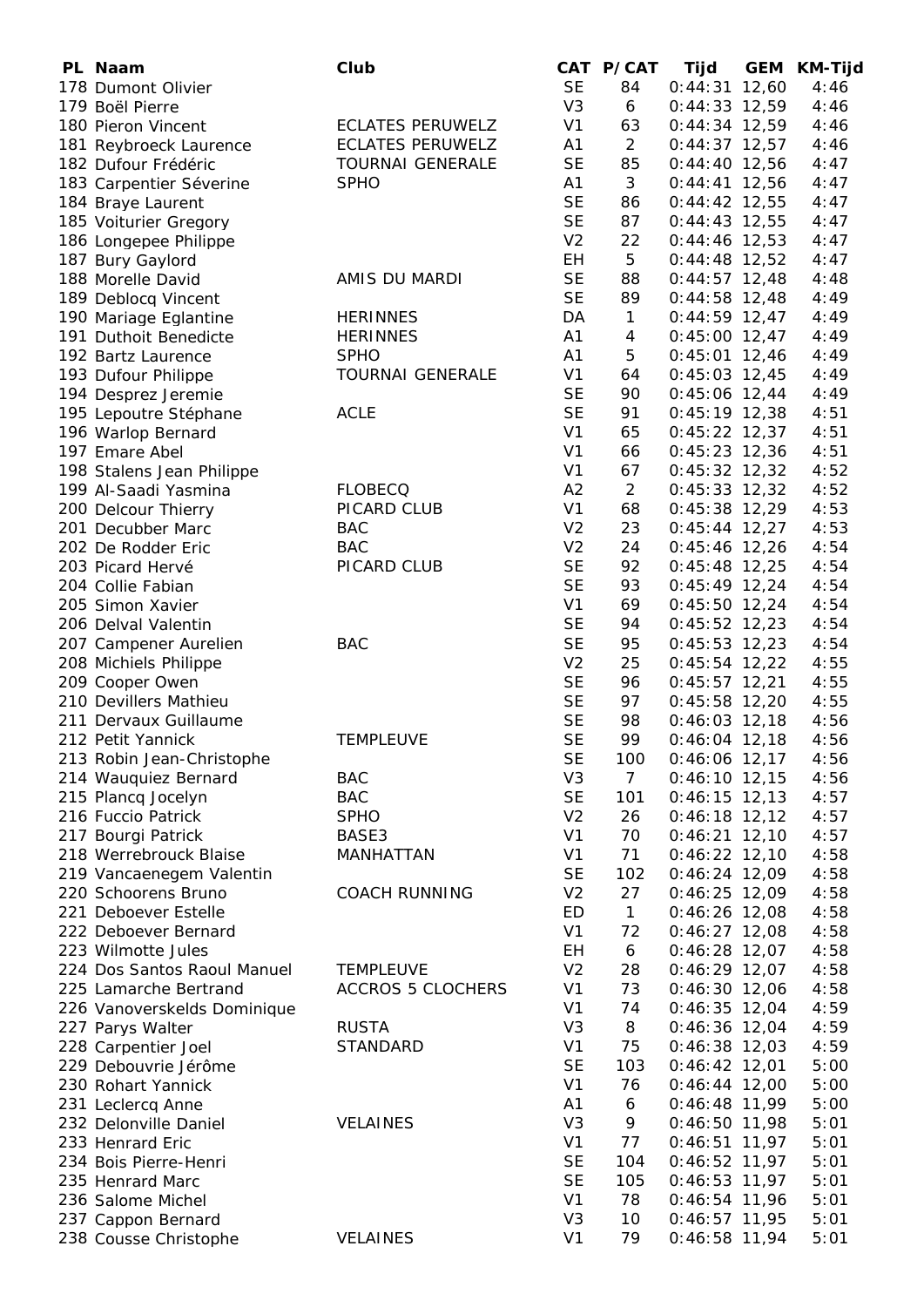| PL Naam                    | Club                     |                | CAT P/CAT      | Tijd            | <b>GEM</b> | <b>KM-Tijd</b> |
|----------------------------|--------------------------|----------------|----------------|-----------------|------------|----------------|
| 239 Lecat Daniel           | <b>KAIN B</b>            | V <sub>1</sub> | 80             | $0:46:59$ 11,94 |            | 5:01           |
| 240 Cardoso Manuel         |                          | <b>SE</b>      | 106            | $0:47:01$ 11,93 |            | 5:02           |
| 241 Vandaele Cyprien       | AMIS DU MARDI            | V <sub>1</sub> | 81             | $0:47:02$ 11,93 |            | 5:02           |
| 242 Viavattene Sandy       |                          | <b>SE</b>      | 107            | $0:47:03$ 11,92 |            | 5:02           |
| 243 De Backer Dave         | <b>FLOBECQ</b>           | <b>SE</b>      | 108            | $0:47:07$ 11,91 |            | 5:02           |
| 244 Dubus David            | JC LUINGNE               | V <sub>1</sub> | 82             | $0:47:09$ 11,90 |            | 5:03           |
| 245 Bernard Jacques        |                          | V <sub>2</sub> | 29             | $0:47:10$ 11,89 |            | 5:03           |
| 246 Laurent Nicolas        |                          | V <sub>1</sub> | 83             | $0:47:11$ 11,89 |            | 5:03           |
| 247 Meurist Julien         |                          | EH             | $\overline{7}$ | $0:47:12$ 11,89 |            | 5:03           |
| 248 Raviart Flavie         | <b>PIPAIX</b>            | <b>ED</b>      | $\overline{2}$ | $0:47:13$ 11,88 |            | 5:03           |
| 249 Delbecq Xavier         |                          | V <sub>3</sub> | 11             | $0:47:14$ 11,88 |            | 5:03           |
| 250 Ramu Annick            | <b>KAIN B</b>            | A2             | 3              | $0:47:16$ 11,87 |            | 5:03           |
| 251 Calonne Eddy           | <b>PIPAIX</b>            | V <sub>2</sub> | 30             | $0:47:17$ 11,86 |            | 5:03           |
| 252 Manche Richard         | <b>TEMPLEUVE</b>         | EH             | 8              | $0:47:18$ 11,86 |            | 5:04           |
| 253 Guittet Arnaud         |                          | <b>SE</b>      | 109            | $0:47:22$ 11,84 |            | 5:04           |
| 254 Lochenie Didier        | <b>JCSA</b>              | V <sub>1</sub> | 84             | $0:47:27$ 11,82 |            | 5:04           |
| 255 Villee Vincent         | <b>JCSA</b>              | V <sub>1</sub> | 85             | $0:47:29$ 11,81 |            | 5:05           |
| 256 Talon Morgan           |                          | <b>SE</b>      | 110            | $0:47:30$ 11,81 |            | 5:05           |
| 257 Leclercq Nancy         | <b>KAIN B</b>            | A2             | $\overline{4}$ | $0:47:32$ 11,80 |            | 5:05           |
| 258 Deraeve Stéphane       |                          | <b>SE</b>      | 111            | $0:47:34$ 11,79 |            | 5:05           |
| 259 Devita Donato          |                          | V <sub>1</sub> | 86             | $0:47:39$ 11,77 |            | 5:06           |
| 260 Deconinck Christian    | <b>KAIN B</b>            | V <sub>2</sub> | 31             |                 |            | 5:06           |
|                            |                          |                |                | $0:47:41$ 11,77 |            |                |
| 261 Dogot Bernard          | ADJ                      | V <sub>2</sub> | 32             | $0:47:42$ 11,76 |            | 5:06           |
| 262 Cuvelier Thierry       | <b>JCSA</b>              | V <sub>1</sub> | 87             | $0:47:44$ 11,75 |            | 5:06           |
| 263 Quinet Thierry         | <b>AXA</b>               | V <sub>1</sub> | 88             | $0:47:49$ 11,73 |            | 5:07           |
| 264 Dewasme Alain          | <b>HAVINNES</b>          | V <sub>3</sub> | 12             | $0:47:55$ 11,71 |            | 5:07           |
| 265 Zenner Eric            |                          | <b>SE</b>      | 112            | $0:47:57$ 11,70 |            | 5:08           |
| 266 Michel Jacques         |                          | V <sub>2</sub> | 33             | $0:48:02$ 11,68 |            | 5:08           |
| 267 Devos Christine        | <b>VELAINES</b>          | A2             | 5              | $0:48:03$ 11,68 |            | 5:08           |
| 268 Grulois Joseph         | <b>JCSA</b>              | V <sub>3</sub> | 13             | $0:48:05$ 11,67 |            | 5:09           |
| 269 Delcour Nelly          | <b>SPHO</b>              | A2             | 6              | 0:48:06 11,66   |            | 5:09           |
| 270 Dewitte Fabienne       |                          | DA             | $\overline{2}$ | $0:48:11$ 11,64 |            | 5:09           |
| 271 Montignie Jean Jacques | <b>HERINNES</b>          | V <sub>1</sub> | 89             | $0:48:12$ 11,64 |            | 5:09           |
| 272 Guysens Francis        |                          | V <sub>3</sub> | 14             | $0:48:13$ 11,63 |            | 5:09           |
| 273 Divita Rocco           | <b>JCSA</b>              | V <sub>3</sub> | 15             | $0:48:16$ 11,62 |            | 5:10           |
| 274 Donche Sébastien       | JCL                      | SЕ             | 113            | $0:48:19$ 11,61 |            | 5:10           |
| 275 Odent Stéphane         |                          | V <sub>1</sub> | 90             | $0:48:22$ 11,60 |            | 5:10           |
| 276 Vanhoutte Agathe       |                          | A1             | 7              | $0:48:23$ 11,59 |            | 5:10           |
| 277 Devaere Marine         |                          | DA             | 3              | $0:48:25$ 11,59 |            | 5:11           |
| 278 Henneuse Judith        | <b>HERINNES</b>          | A1             | 8              | $0:48:27$ 11,58 |            | 5:11           |
| 279 Tuyttens Carl          | <b>VELAINES</b>          | V <sub>1</sub> | 91             | $0:48:29$ 11,57 |            | 5:11           |
| 280 Ottevaere Christophe   | ADJ                      | V <sub>1</sub> | 92             | $0:48:30$ 11,57 |            | 5:11           |
| 281 Bearez Jean            |                          | <b>SE</b>      | 114            | $0:48:31$ 11,56 |            | 5:11           |
| 282 Dogot Pierre           | <b>ADJ</b>               | V <sub>2</sub> | 34             | $0:48:33$ 11,56 |            | 5:12           |
| 283 Delbecke Pascal        |                          | V <sub>1</sub> | 93             | $0:48:34$ 11,55 |            | 5:12           |
| 284 Marescaux Sylvie       |                          | V <sub>1</sub> | 94             | $0:48:35$ 11,55 |            | 5:12           |
| 285 Leblanc Paul Andre     | POPUELLES DREAM TEAM     | V <sub>1</sub> | 95             | $0:48:41$ 11,52 |            | 5:12           |
| 286 Devroede Norbert       | POPUELLES DREAM TEAM     | V <sub>2</sub> | 35             | $0:48:42$ 11,52 |            | 5:13           |
| 287 Demets Bernard         | <b>VELAINES</b>          | <b>SE</b>      | 115            | $0:48:44$ 11,51 |            | 5:13           |
| 288 Coeuret Laurent        | <b>BAC</b>               | <b>SE</b>      | 116            | $0:48:46$ 11,50 |            | 5:13           |
| 289 Dupont Ethel           | <b>ACCROS 5 CLOCHERS</b> | A1             | 9              | $0:48:47$ 11,50 |            | 5:13           |
| 290 Braquenier Caroline    |                          | A1             | 10             | $0:48:50$ 11,49 |            | 5:13           |
| 291 Malghem Christophe     |                          | <b>SE</b>      | 117            | $0:48:51$ 11,48 |            | 5:13           |
| 292 Moulin Baptiste        |                          | EH             | 9              | $0:48:52$ 11,48 |            | 5:14           |
| 293 Moulin. Luc            |                          | V <sub>1</sub> | 96             | $0:48:53$ 11,48 |            | 5:14           |
| 294 Casse Henry            |                          | V <sub>1</sub> | 97             | $0:48:54$ 11,47 |            | 5:14           |
| 295 Meurist Joel           |                          | <b>SE</b>      | 118            | $0:49:07$ 11,42 |            | 5:15           |
| 296 Vantorre Jean          | <b>HERINNES</b>          | V <sub>2</sub> | 36             | $0:49:08$ 11,42 |            | 5:15           |
| 297 De Coninck Hubert      | CAP TEAM                 | V <sub>1</sub> | 98             | $0:49:10$ 11,41 |            | 5:16           |
|                            | <b>TOURNAI GENERALE</b>  | <b>SE</b>      | 119            |                 |            |                |
| 298 Messiaen Vincent       |                          |                |                | $0:49:17$ 11,38 |            | 5:16           |
| 299 Verleye Patrice        | <b>VELAINES</b>          | V <sub>1</sub> | 99             | $0:49:19$ 11,38 |            | 5:16           |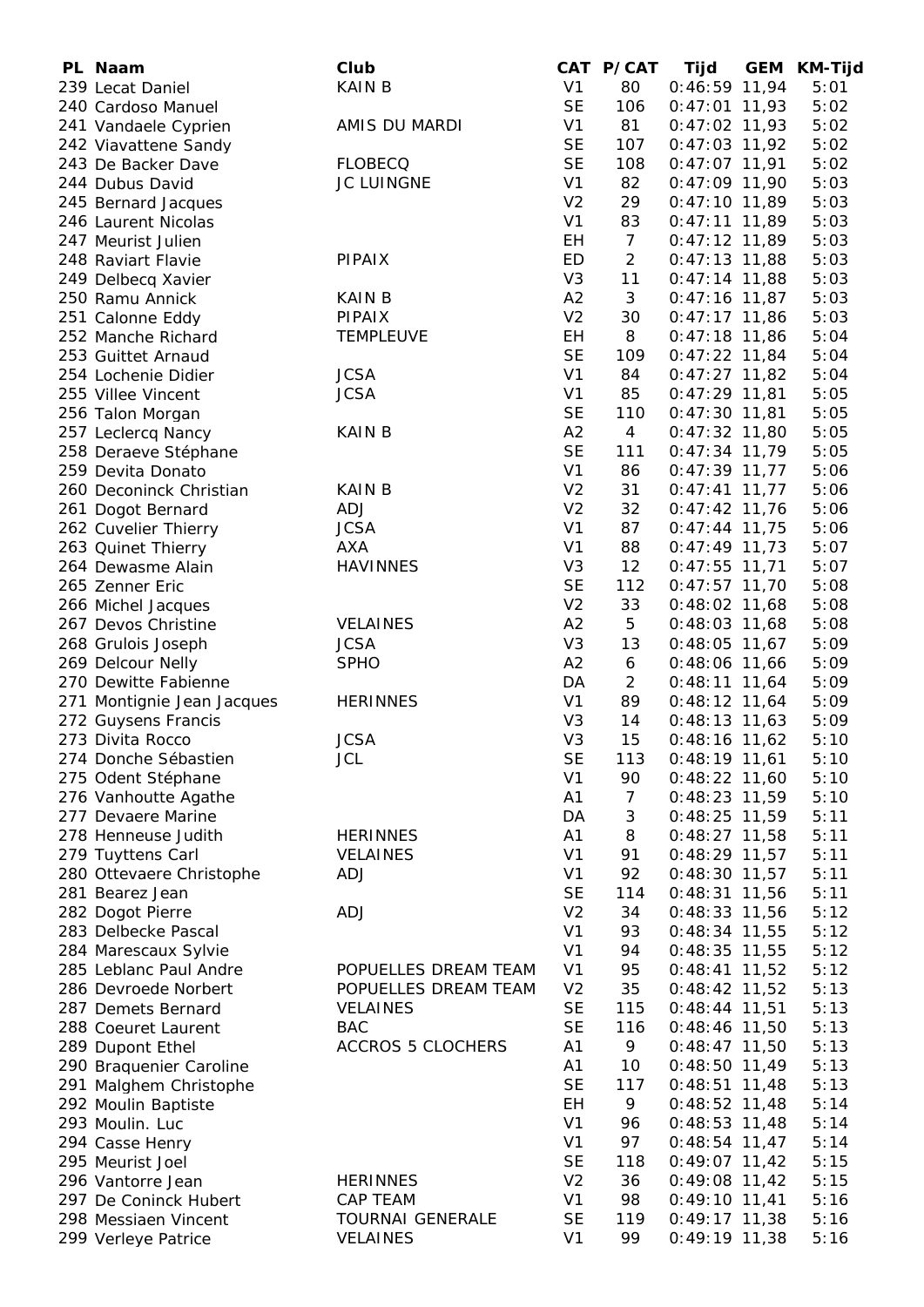| PL Naam                       | Club                    |                | CAT P/CAT      | Tijd            | <b>GEM</b> | KM-Tijd |
|-------------------------------|-------------------------|----------------|----------------|-----------------|------------|---------|
| 300 Leroy Jonathan            | AMIS DU MARDI           | <b>SE</b>      | 120            | $0:49:20$ 11,37 |            | 5:17    |
| 301 Cornu Samuel              | <b>JUPITEAM</b>         | <b>SE</b>      | 121            | $0:49:21$ 11,37 |            | 5:17    |
| 302 Evrard Fabienne           |                         | A2             | $7^{\circ}$    | $0:49:22$ 11,36 |            | 5:17    |
| 303 Declercq Benoit           | JC BRIN D ZINC          | <b>SE</b>      | 122            | $0:49:30$ 11,33 |            | 5:18    |
| 304 Vancoppenolle Guy         |                         | V <sub>3</sub> | 16             | $0:49:39$ 11,30 |            | 5:19    |
| 305 Vermeulen Stephane        |                         | V <sub>1</sub> | 100            | $0:49:40$ 11,30 |            | 5:19    |
| 306 Leclercq Michel           | <b>CAP TEAM</b>         | V <sub>3</sub> | 17             | $0:49:42$ 11,29 |            | 5:19    |
| 307 Marquant Thierry          | <b>HERINNES</b>         | V <sub>1</sub> | 101            | $0:49:43$ 11,28 |            | 5:19    |
| 308 Menart Cedric             | <b>BAC</b>              | <b>SE</b>      | 123            | $0:49:47$ 11,27 |            | 5:19    |
| 309 Mertens Pascal            | <b>COACH RUNNING</b>    | V <sub>1</sub> | 102            | $0:49:48$ 11,27 |            | 5:20    |
| 310 Tilleul Carine            | <b>BERLIERE</b>         | A <sub>1</sub> | 11             | $0:49:56$ 11,23 |            | 5:20    |
| 311 Noullet Claude            | <b>BERLIERE</b>         | V <sub>2</sub> | 37             | $0:49:57$ 11,23 |            | 5:21    |
| 312 Dumoulin Sylvie           |                         | A1             | 12             | $0:49:58$ 11,23 |            | 5:21    |
| 313 Bequet Yannick            | <b>BERLIERE</b>         | A1             | 13             | $0:50:02$ 11,21 |            | 5:21    |
| 314 Bourgeois Jean Baptiste   | <b>BAISIEUX</b>         | <b>SE</b>      | 124            | $0:50:05$ 11,20 |            | 5:21    |
| 315 Houttequiet Dimitri       |                         | V <sub>1</sub> | 103            | $0:50:09$ 11,19 |            | 5:22    |
| 316 Bonnet Dorothee           | <b>PRFM</b>             | A <sub>1</sub> | 14             | $0:50:13$ 11,17 |            | 5:22    |
| 317 Barbier Bernard           | <b>VELAINES</b>         | V <sub>2</sub> | 38             | $0:50:16$ 11,16 |            | 5:23    |
| 318 Spanneut Sebastien        | <b>BAC</b>              | V <sub>1</sub> | 104            | $0:50:17$ 11,16 |            | 5:23    |
| 319 Dassonville Hélène        |                         | DA             | $\overline{4}$ | $0:50:18$ 11,15 |            | 5:23    |
| 320 Constant Sylvain          |                         | <b>SE</b>      | 125            | $0:50:19$ 11,15 |            | 5:23    |
| 321 Fontaine Luc              | <b>VELAINES</b>         | V <sub>2</sub> | 39             | $0:50:22$ 11,14 |            | 5:23    |
| 322 Bayart Christine          |                         | A2             | 8              | $0:50:23$ 11,13 |            | 5:23    |
| 323 Strobbe Yves              | <b>VELAINES</b>         | V <sub>1</sub> | 105            | $0:50:25$ 11,13 |            | 5:24    |
| 324 Vansteenbrugge Dominique  | <b>HERINNES</b>         | A <sub>1</sub> | 15             | $0:50:27$ 11,12 |            | 5:24    |
|                               |                         | V <sub>2</sub> | 40             |                 |            | 5:24    |
| 325 Cuigniez Philippe         |                         | A2             |                | $0:50:28$ 11,12 |            |         |
| 326 Dufour Line               | <b>VELAINES</b>         |                | 9              | $0:50:30$ 11,11 |            | 5:24    |
| 327 Vannieuwenhuyse Françoise |                         | A1             | 16             | $0:50:31$ 11,11 |            | 5:24    |
| 328 Vinchent Sylvie           | <b>ECLATES PERUWELZ</b> | A <sub>1</sub> | 17             | $0:50:32$ 11,10 |            | 5:24    |
| 329 Coupe Francis             | <b>KAIN B</b>           | V <sub>3</sub> | 18             | $0:50:33$ 11,10 |            | 5:24    |
| 330 Masai Christian           | <b>KAIN B</b>           | V <sub>2</sub> | 41             | $0:50:35$ 11,09 |            | 5:25    |
| 331 Wanin Johan               |                         | <b>SE</b>      | 126            | 0:50:36 11,09   |            | 5:25    |
| 332 Finet Sébastien           |                         | <b>SE</b>      | 127            | $0:50:43$ 11,06 |            | 5:25    |
| 333 Potar Sylvia              | SUKCESTFOU              | A1             | 18             | $0:50:45$ 11,05 |            | 5:26    |
| 334 Dumortier Marie           | SUKCESTFOU              | DA             | 5              | $0:50:50$ 11,04 |            | 5:26    |
| 335 Henry Mathieu             | <b>HERINNES</b>         | <b>SE</b>      | 128            | $0:50:51$ 11,03 |            | 5:26    |
| 336 Biltresse Michel          | <b>KAIN B</b>           | V <sub>3</sub> | 19             | $0:50:52$ 11,03 |            | 5:26    |
| 337 Clinquart Jean Christophe | ROAD RUNNING TOURNAI    | <b>SE</b>      | 129            | $0:50:53$ 11,03 |            | 5:27    |
| 338 Brahimi Karim             |                         | V <sub>2</sub> | 42             | $0:50:55$ 11,02 |            | 5:27    |
| 339 Steux Jean-François       |                         | <b>SE</b>      | 130            | $0:50:56$ 11,01 |            | 5:27    |
| 340 Waels Robert              | CEUX DU LAC             | V <sub>2</sub> | 43             | $0:50:58$ 11,01 |            | 5:27    |
| 341 Devenyns Cécile           |                         | DA             | 6              | $0:50:59$ 11,00 |            | 5:27    |
| 342 Caby Bernard              | <b>JCSA</b>             | V <sub>2</sub> | 44             | $0:51:00$ 11,00 |            | 5:27    |
| 343 Vansaingele Luc           | <b>SPHO</b>             | V <sub>2</sub> | 45             | $0:51:02$ 10,99 |            | 5:27    |
| 344 Velghe Stéphane           | ZATAC                   | V <sub>2</sub> | 46             | $0:51:05$ 10,98 |            | 5:28    |
| 345 Dochy Laurent             |                         | <b>SE</b>      | 131            | $0:51:07$ 10,97 |            | 5:28    |
| 346 Jarrar Ali                | <b>MMM</b>              | V <sub>3</sub> | 20             | $0:51:10$ 10,96 |            | 5:28    |
| 347 Waeren Burgh Luc          | <b>MMM</b>              | V <sub>3</sub> | 21             | $0:51:14$ 10,95 |            | 5:29    |
| 348 Winterbeek Caroline       | <b>HERINNES</b>         | A1             | 19             | $0:51:26$ 10,91 |            | 5:30    |
| 349 Steinier Eric             |                         | V <sub>1</sub> | 106            | $0:51:27$ 10,90 |            | 5:30    |
| 350 Beauthier Frédéric        | PAPALEX JC              | <b>SE</b>      | 132            | $0:51:28$ 10,90 |            | 5:30    |
| 351 Derreumaux Jean Claude    | <b>BAC</b>              | V <sub>3</sub> | 22             | $0:51:36$ 10,87 |            | 5:31    |
| 352 Mauroy Frederic           | <b>SPHO</b>             | V <sub>1</sub> | 107            | $0:51:37$ 10,87 |            | 5:31    |
| 353 Fervaille Fabienne        | PIPAIX                  | A2             | 10             | $0:51:40$ 10,86 |            | 5:32    |
| 354 Kint Vanessa              |                         | A <sub>1</sub> | 20             | $0:51:46$ 10,84 |            | 5:32    |
| 355 Hocq Maryline             |                         | DA             | $\overline{7}$ | $0:51:47$ 10,83 |            | 5:32    |
| 356 Debuchy Anne-Laure        | <b>JC MARDI</b>         | DA             | 8              | $0:51:57$ 10,80 |            | 5:33    |
| 357 Carpentier Jean-Michel    | <b>HERINNES</b>         | V <sub>1</sub> | 108            | $0:51:59$ 10,79 |            | 5:34    |
| 358 Van Meenen Arnaud         |                         | <b>SE</b>      | 133            | $0:52:04$ 10,77 |            | 5:34    |
| 359 De Vos Patrice            |                         | V <sub>2</sub> | 47             | $0:52:13$ 10,74 |            | 5:35    |
| 360 Devoghel Bryan            | <b>MMM</b>              | EH             | 10             | $0:52:14$ 10,74 |            | 5:35    |
|                               |                         |                |                |                 |            |         |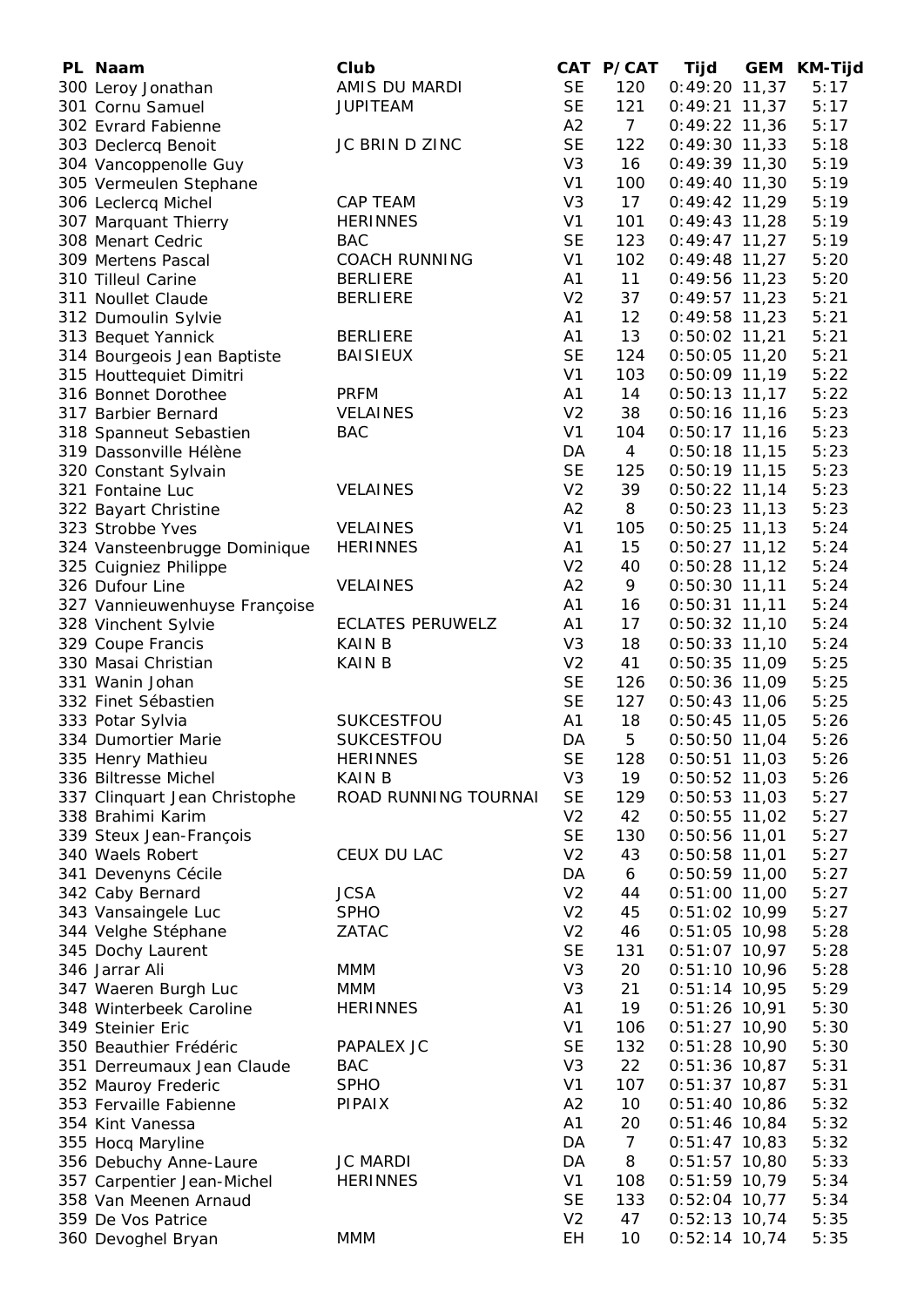| PL Naam                     | Club                 |                | CAT P/CAT    | Tijd            | GEM  | KM-Tijd |
|-----------------------------|----------------------|----------------|--------------|-----------------|------|---------|
| 361 Vandenborne Marcellin   |                      | <b>SE</b>      | 134          | $0:52:17$ 10,73 |      | 5:36    |
| 362 Delfosse Pierre         |                      | V <sub>1</sub> | 109          | $0:52:18$ 10,73 |      | 5:36    |
| 363 Pennequin Sacha         | <b>SPHO</b>          | EH             | 11           | $0:52:25$ 10,70 |      | 5:36    |
| 364 Gerard Bernard          | <b>KAIN B</b>        | V <sub>3</sub> | 23           | $0:52:32$ 10,68 |      | 5:37    |
| 365 Hempte Sylvie           | <b>VELAINES</b>      | A <sub>2</sub> | 11           | $0:52:34$ 10,67 |      | 5:37    |
| 366 Quintin Pierre          | <b>BAC</b>           | V <sub>1</sub> | 110          | $0:52:36$ 10,67 |      | 5:38    |
| 367 Duquesnes Francoise     | <b>VELAINES</b>      | A2             | 12           | $0:52:43$ 10,64 |      | 5:38    |
| 368 Desodt Linda            |                      | A1             | 21           | $0:52:44$ 10,64 |      | 5:38    |
| 369 Demerlier Ingrid        | <b>JC LUINGNE</b>    | A1             | 22           | $0:52:45$ 10,64 |      | 5:39    |
| 370 Leclercq Marc           | <b>JCL</b>           | V <sub>1</sub> | 111          | $0:52:48$ 10,63 |      | 5:39    |
| 371 Manche Thomas           |                      | EH             | 12           | $0:52:49$ 10,62 |      | 5:39    |
| 372 Deboever Guillaume      |                      | EH             | 13           | $0:52:50$ 10,62 |      | 5:39    |
| 373 Decot Alain             | <b>BECLERS JC</b>    | V <sub>2</sub> | 48           | $0:52:54$ 10,60 |      | 5:39    |
| 374 Dubois Jean Marie       | <b>JCSA</b>          | V <sub>2</sub> | 49           | $0:52:55$ 10,60 |      | 5:40    |
| 375 Montier David           |                      | <b>SE</b>      | 135          | $0:53:15$ 10,54 |      | 5:42    |
| 376 Bocquet Didier          | <b>TEMPLEUVE</b>     | V <sub>1</sub> | 112          | $0:53:17$ 10,53 |      | 5:42    |
| 377 Menet Paul-Henri        | <b>JCL</b>           | <b>SE</b>      | 136          | $0:53:22$ 10,51 |      | 5:42    |
| 378 Wecxsteen Sophie        | <b>JCL</b>           | A1             | 23           | $0:53:25$ 10,50 |      | 5:43    |
| 379 De Craene Jean Philippe |                      | <b>SE</b>      | 137          | $0:53:28$ 10,49 |      | 5:43    |
| 380 Agache Laurent          |                      | V <sub>1</sub> | 113          | $0:53:29$ 10,49 |      | 5:43    |
| 381 Alavoine Stephane       |                      | <b>SE</b>      | 138          | $0:53:36$ 10,47 |      | 5:44    |
| 382 Deplechin Aline         | <b>JCL</b>           | DA             | 9            | $0:53:38$ 10,46 |      | 5:44    |
| 383 Declercq Francoise      | <b>JCL</b>           | A2             | 13           | $0:53:39$ 10,46 |      | 5:44    |
| 384 Malice Barbara          |                      | A1             | 24           | $0:53:40$ 10,45 |      | 5:44    |
| 385 Vanderplancke Gilles    |                      | <b>SE</b>      | 139          | $0:53:42$ 10,45 |      | 5:45    |
| 386 Hasbroucq Isabelle      | <b>JC LUINGNE</b>    | A2             | 14           | $0:53:49$ 10,42 |      | 5:45    |
| 387 Legros David            |                      | <b>SE</b>      | 140          | $0:53:52$ 10,41 |      | 5:46    |
| 388 Delcourt François       |                      | <b>SE</b>      | 141          | $0:53:58$ 10,40 |      | 5:46    |
| 389 Callewaert Stephanie    |                      | DA             | 10           | $0:54:00$ 10,39 |      | 5:47    |
| 390 De Craeye Marine        | POPUELLES DREAM TEAM | ED             | 3            | $0:54:01$ 10,39 |      | 5:47    |
| 391 Calonne Anne-Sophie     | <b>SPHO</b>          | DA             | 11           | $0:54:07$ 10,37 |      | 5:47    |
| 392 Clerx Isabelle          | <b>SPHO</b>          | A2             | 15           | $0:54:19$ 10,33 |      | 5:49    |
| 393 Francois Jose           | <b>VELAINES</b>      | V <sub>2</sub> | 50           | $0:54:25$ 10,31 |      | 5:49    |
| 394 Pierquin Sabine         | <b>HERINNES</b>      | A2             | 16           | $0:54:26$ 10,31 |      | 5:49    |
| 395 Gonton Delphine         |                      | DA             | 12           | $0:54:37$ 10,27 |      | 5:50    |
| 396 Clerx Anne              | PIPAIX               | A2             | 17           | $0:54:41$ 10,26 |      | 5:51    |
| 397 Delobelle Bernadette    | <b>SPHO</b>          | A2             | 18           | $0:54:45$ 10,25 |      | 5:51    |
| 398 Dussart Sandrine        |                      | A1             | 25           | $0:54:55$ 10,22 |      | 5:52    |
| 399 Beghain Sandy           |                      | A1             | 26           | $0:55:04$ 10,19 |      | 5:53    |
| 400 Vantomme Lucille        | PAPALEX JC           | DA             | 13           | $0:55:06$ 10,18 |      | 5:54    |
| 401 Moens Caroline          |                      | DA             | 14           | $0:55:22$ 10,13 |      | 5:55    |
| 402 Moutury Coralie         |                      | A1             | 27           | $0:55:40$ 10,08 |      | 5:57    |
| 403 Cousin Olivier          | <b>SUKCESTFOU</b>    | <b>SE</b>      | 142          | $0:55:42$ 10,07 |      | 5:57    |
| 404 Schotte Nathalie        |                      | A1             | 28           | $0:55:44$ 10,07 |      | 5:58    |
| 405 Duveiller Laurent       |                      | <b>SE</b>      | 143          | $0:55:47$ 10,06 |      | 5:58    |
| 406 Orlandi Jean-Marie      |                      | V <sub>3</sub> | 24           | $0:55:50$ 10,05 |      | 5:58    |
| 407 Dumortier Jules         | <b>BAC</b>           | V <sub>4</sub> | $\mathbf{1}$ | $0:55:52$ 10,04 |      | 5:59    |
| 408 Nef Marc                | <b>ADJ</b>           | V <sub>3</sub> | 25           | $0:55:54$ 10,04 |      | 5:59    |
| 409 Abele Alexandra         |                      | DA             | 15           | $0:55:58$ 10,02 |      | 5:59    |
| 410 Vandenbroucke Celine    |                      | <b>SE</b>      | 144          | $0:56:06$ 10,00 |      | 6:00    |
| 411 Holvoet Delphine        | <b>MMM</b>           | A1             | 29           | $0:56:09$ 9,99  |      | 6:00    |
| 412 Cardon Sarah            |                      | DA             | 16           | 0:56:11         | 9,99 | 6:01    |
| 413 Tambour Joel            |                      | V <sub>3</sub> | 26           | 0:56:12         | 9,98 | 6:01    |
| 414 Berton Aurélie          | <b>SUKCESTFOU</b>    | DA             | 17           | 0:56:13         | 9,98 | 6:01    |
| 415 Murez Laura             | <b>SUKCESTFOU</b>    | DA             | 18           | 0:56:21         | 9,96 | 6:02    |
| 416 Jardez Stéphanie        |                      | DA             | 19           | 0:56:31         | 9,93 | 6:03    |
| 417 Delhaye Jonas           |                      | <b>SE</b>      | 145          | 0:56:33         | 9,92 | 6:03    |
| 418 Hourez Nathalie         |                      | A1             | 30           | 0:56:34         | 9,92 | 6:03    |
| 419 De Rodder Dorothée      |                      | A1             | 31           | $0:56:35$ 9,91  |      | 6:03    |
| 420 Caby Axel               |                      | <b>SE</b>      | 146          | $0:56:36$ 9,91  |      | 6:03    |
| 421 Libert Anne             | <b>HERINNES</b>      | A1             | 32           | $0:56:41$ 9,90  |      | 6:04    |